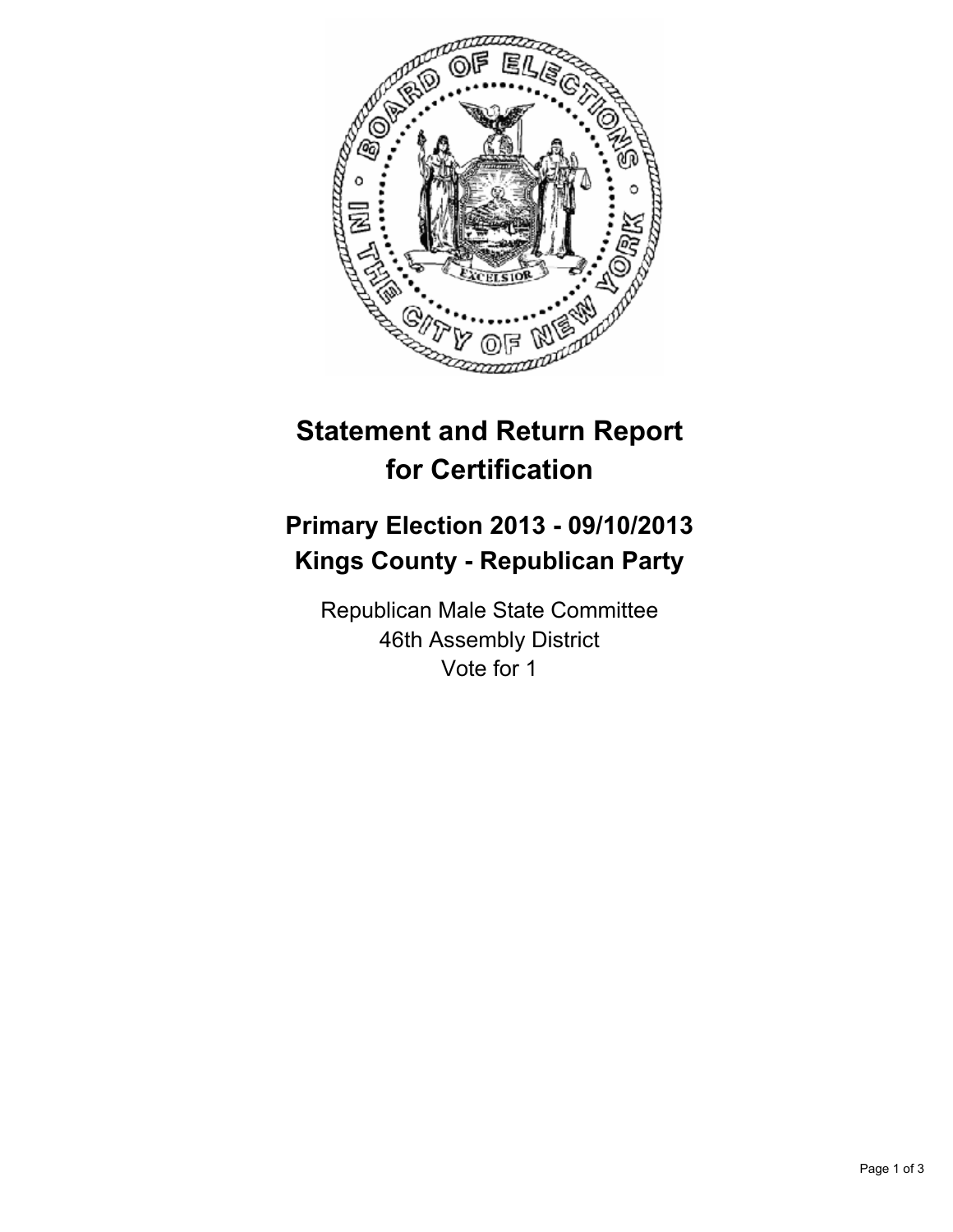

## **Assembly District 46**

| <b>Total Votes</b>    | 2.211    |
|-----------------------|----------|
| <b>DOMINICK SARTA</b> | 1.086    |
| MARCUS A. NUSSBAUM    | 1,125    |
| <b>AFFIDAVIT</b>      | 15       |
| SPECIAL PRESIDENTIAL  | 0        |
| <b>FEDERAL</b>        | $\Omega$ |
| ABSENTEE/MILITARY     | 94       |
| <b>EMERGENCY</b>      | 41       |